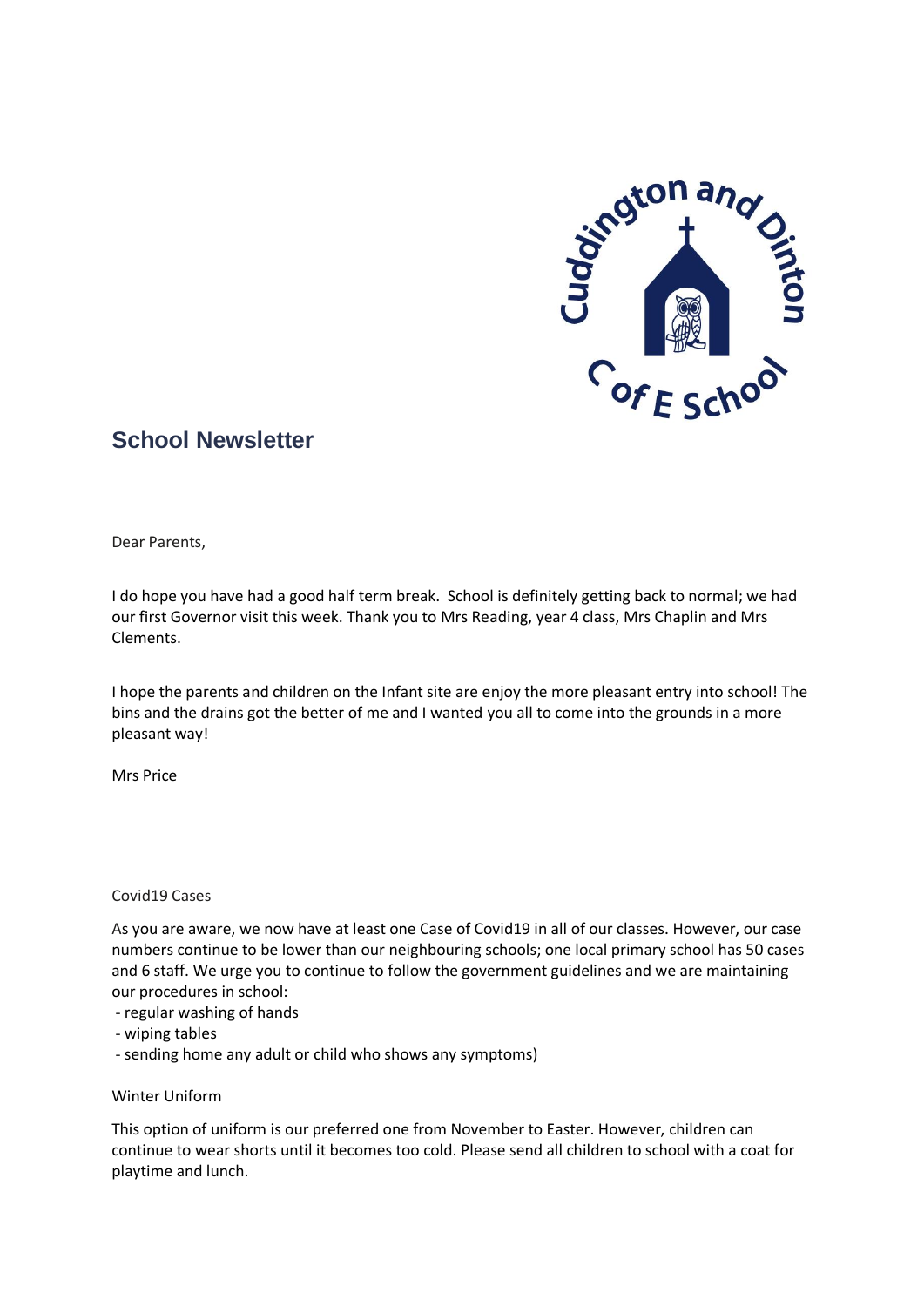## Remembrance Poppies

These will be on sale from Monday. Please be generous and, although it is a donation, we would expect a minimum of 20p.

## Prospective Parents sessions

We held our first session on Wednesday and it was lovely to a show a group of parents and small children around the Infant site.

## Parent Forum

Your new class representatives did you proud! It was a very productive meeting with lots of positives about the new behaviour system and the opening up of the school. The minutes are attached, thank you to Mrs Redding. Thanks also to your reps Ms Gwynne, Mrs Smith, Mrs Swain, Ms Cuckoo, Mrs Hadley, Mrs Traynor.

## Parents Evening

If you have not already booked a zoom appointment time with your child's teacher, the booking system closes on Monday 8th November. The zoom link for the parents evening sessions will be sent out in an email on Monday afternoon to enable you to login.

## F4CADS

Thank you to all parents that donated cake this morning for the F4CADS Bake sale stall at the Cuddington Village Fireworks tonight, there is a great selection of baked goodies to help raise funds for the school. Gates open 6.30pm, Fireworks start at 7.30pm. It is FREE entry and there will be a BBQ, indoor and outdoor bar, glowsticks and mulled wine!

# Christmas Shop

The children really enjoy doing their own Christmas shopping and being able to choose presents to give to their family.

Infants surprise shop Wednesday 01/12/21 and Juniors surprise shop Thursday 02/12/21. A further email will be sent with parent information about the Christmas Shop.

#### Christmas Fayre - 10th December

Another exciting Christmas event so please save the date! There will be all sorts of games, refreshments, and chances to win Christmas treats, as well as various stalls to buy gifts. If any parents would like a table at our Christmas fayre please do get in touch.

#### Other easy ways to support F4CADS this Christmas :

#### Amazon Smile:

Please take a moment to setup your amazon shopping account into an AmazonSmile account supporting F4CADS.

On the search bar within Amazon.co.uk you type amazon smile. This brings up a list of charities, search "Friends 4 Cads", select the tick box and agree to always go through Amazon Smile. And that's it, your account is set to always donate to F4CADS. Just double check before you checkout that you have smile amazon at the top left corner. <https://smile.amazon.co.uk/ch/1035146-0>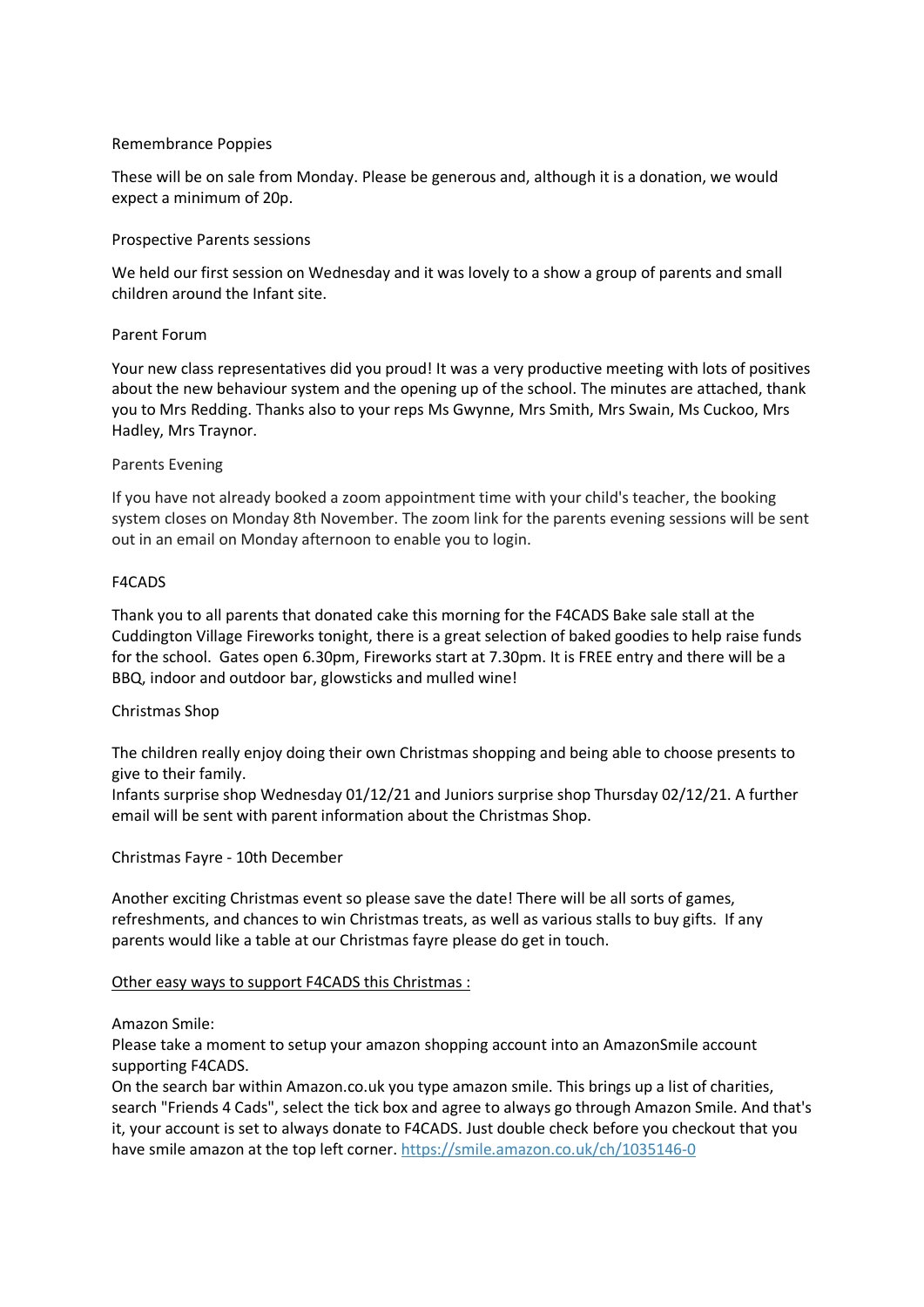# Easyfundraising:

Before you do your Waitrose, M&S or other Christmas shop, open the Easyfundraising site using this link <https://www.easyfundraising.org.uk/panel/>

This will ask you to set up an email profile, takes less than 3 minutes. You then search for the retailer of your choice and continue with your shopping. Once you save your details to your device, you will get reminders to use Easyfundraising whenever you shop. Easyfundraising is great for switching insurance, broadband and electricity suppliers as companies such as Uswitch and Go Compare give lumpsums to F4CADS if you go through them.

#### Important Dates -

Cuddington Fireworks 5th November Zoom parents evening 9th & 10th November Remembrance Services 11am Juniors, 2.30pm Infants 11th November Year 3&4 Science Oxford Centre Trip 12th November Starting School Sept 2022 prospective parents (Open Day) 12th November 1.30pm Junior Family Service 18th November Children In Need 19th November Starting School Sept 2022 prospective parents (Open Day) 22nd November 9.30am Infant site Open Session for current pupils 9.05 – 9.30am 23rd November Junior site Open Session for current pupils 9.00 – 9.30am 24th November Year 1 Vision Screen School Nursing Team 24th November Infant Family Service 25th November Year 5 & 6 to Waddesdon Manor 29th November Infants Christmas Shop 1st December Junior Christmas Shop 2nd December Chocolate mufti 3rd December Infant Nativity dress rehearsal 3rd December Infant Nativity Performance (morning) 6th December Infant Nativity Performance (afternoon) 7th December School Nursing Nasal flu vaccinations 8th December Chocolate Tombola 9th December Christmas Fayre 10th December Junior Carol Service 14th December Christmas jumper Day and Junior quiz 16th December Half day finish 1.15pm Infants, 1.30pm Juniors for Christmas holidays

Payments Open - Christmas Shop gifts (opens 9th November) Willersley Castle